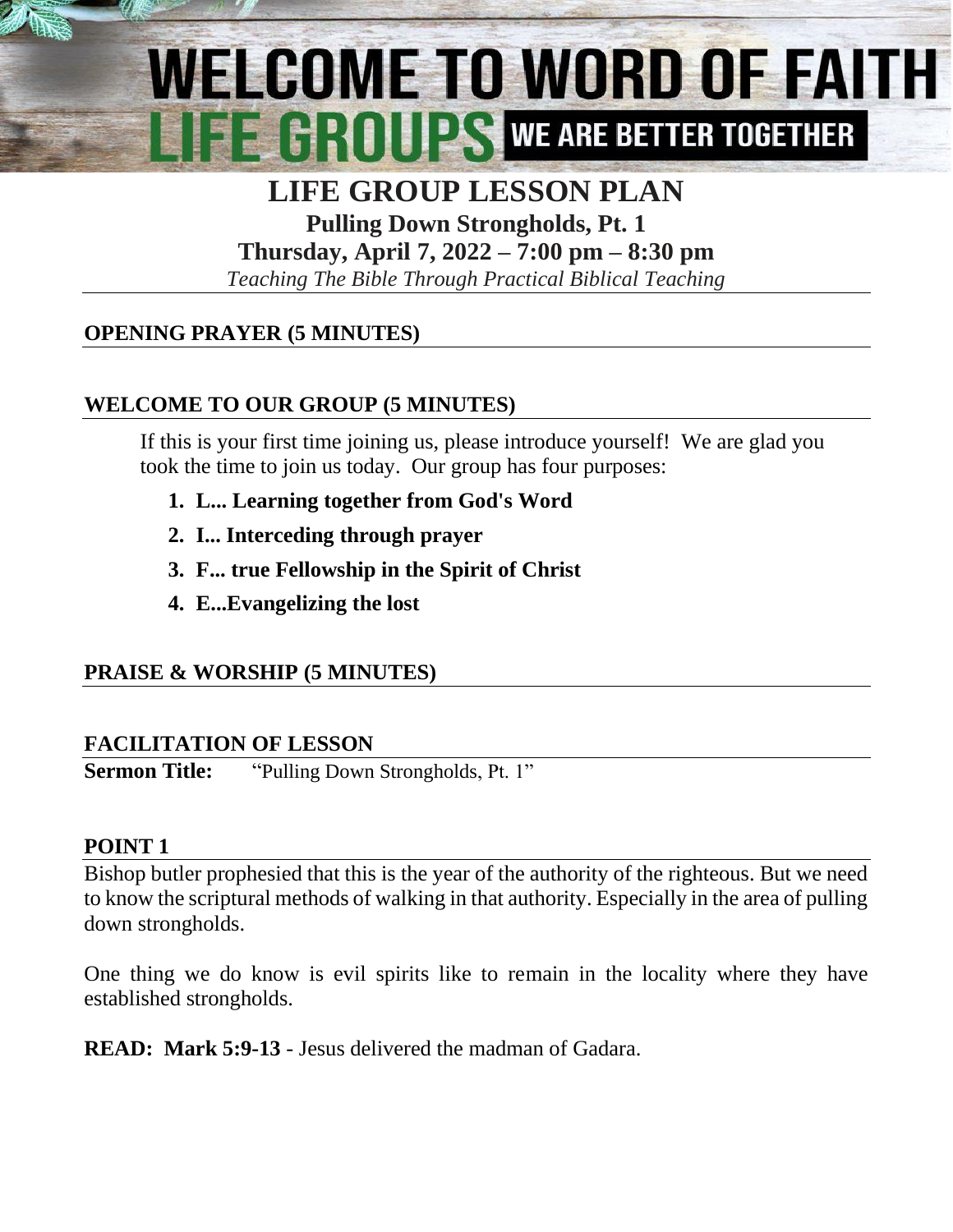# WELCOME TO WORD OF FAITH **EEGROUPS WE ARE BETTER TOGETHER**

# **LIFE GROUP LESSON PLAN Pulling Down Strongholds, Pt. 1 Thursday, April 7, 2022 – 7:00 pm – 8:30 pm**

*Teaching The Bible Through Practical Biblical Teaching*

*<sup>9</sup> And he asked him, What is thy name? And he answered, saying, My name is Legion: for we are many. <sup>10</sup> And he besought him much that he would not send them away out of the country. <sup>11</sup>Now there was there nigh unto the mountains a great herd of swine feeding. <sup>12</sup> And all the devils besought him, saying, Send us into the swine, that we may enter into them. <sup>13</sup> And forthwith Jesus gave them leave. And the unclean spirits went out, and entered into the swine: and the herd ran violently down a steep place into the sea, (they were about two thousand;) and were choked in the sea.*

The evil spirits that inhabited the man didn't want Jesus to send them out of the country. Because those evil spirits did not like to leave that area, they requested to enter a herd of pigs. In verse 13, Jesus granted them permission. The passage states, *And forthwith Jesus gave them leave. And the unclean spirits went out, and entered into the swine: and the herd ran violently down a steep place into the sea, (they were about two thousand;) and were choked in the sea.*

# **QUESTION:**

1. What can you learn about demon activities from this passage? Have you ever been in a situation when you sensed demonic activity or when something just didn't set right with you?

The evil spirits that dominate a city will attempt to infiltrate local churches if there are members willing to yield to them and let them in. When church members yield to evil spirits, the devil gains access to the church. It grieves the Holy Spirit, and He will be unable to manifest Himself in the way in which He desires.

#### **QUESTION:**

1. How do members of the church yield to evil spirits? What examples do you have of the Holy Spirit being hindered from manifesting Himself?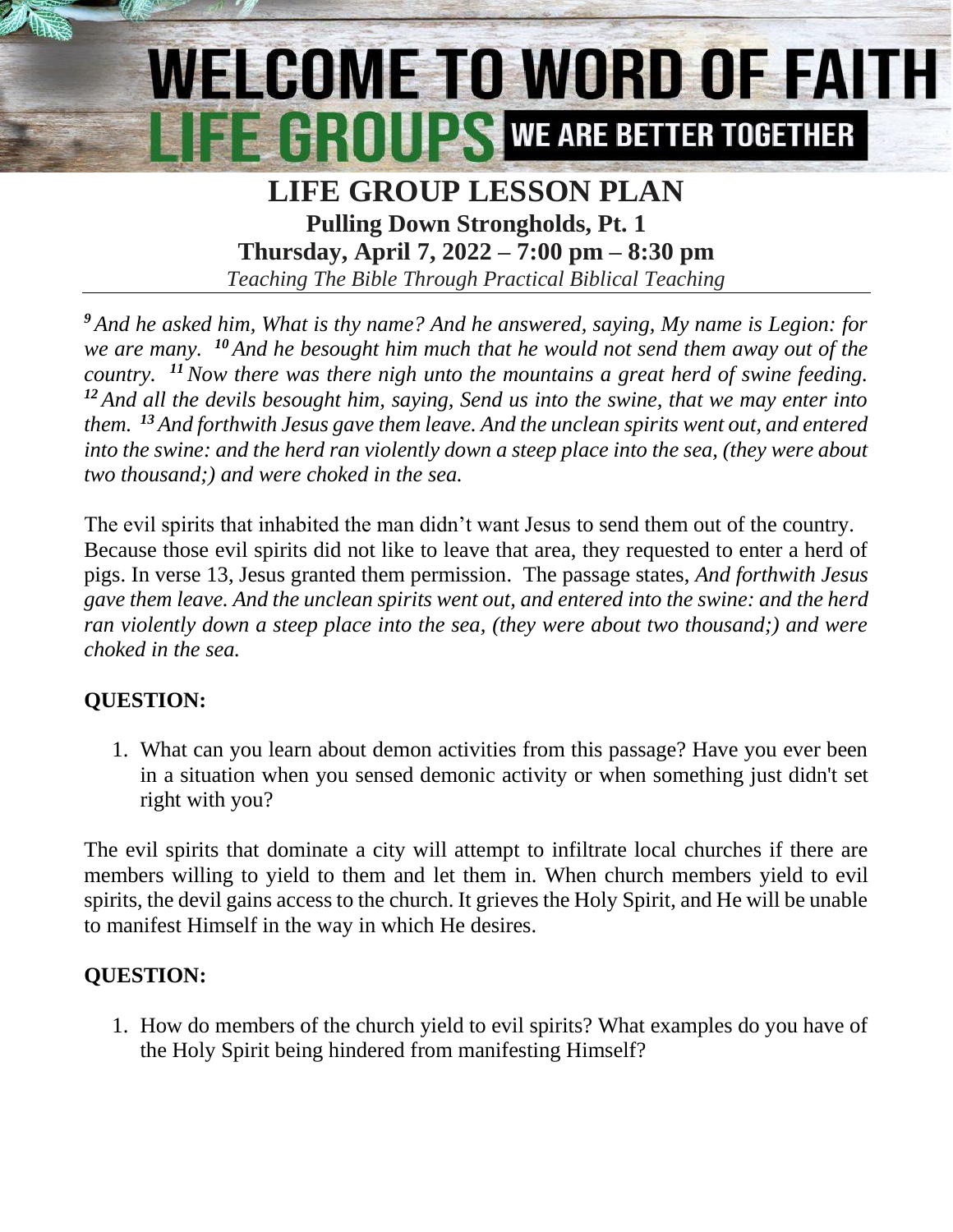# WELCOME TO WORD OF FAITH **FE GROUPS WE ARE BETTER TOGETHER**

## **LIFE GROUP LESSON PLAN Pulling Down Strongholds, Pt. 1**

**Thursday, April 7, 2022 – 7:00 pm – 8:30 pm**

*Teaching The Bible Through Practical Biblical Teaching*

#### **POINT 2**

We must understand that, as Christians, we are under no obligation to listen to the devil. We are also under no obligation to submit to him. We are not obligated to allow the god of this world to dominate our thoughts or actions in any way.

So, whatever spirits dominate in a community, those same spirits will try to enter the church if the people in the church yield to them and let them in. This is evident, for example, in Paul's Epistles to the Corinthians.

#### **READ:** 1 Corinthians 5:3-5

*3 For I verily, as absent in body, but present in spirit, have judged already, as though I were present, concerning him that hath so done this deed, 4 In the name of our Lord Jesus Christ, when ye are gathered together, and my spirit, with the power of our Lord Jesus Christ, 5 To deliver such an one unto Satan for the destruction of the flesh, that the spirit may be saved in the day of the Lord Jesus.*

Corinth was one of the most immoral cities in the east at the time. The immoral spirit that had taken control of the city entered the church because someone in the church allowed it in by wrongdoing. In the church, there was a man who was living with his father's wife. In his letter to the Corinthian church, Paul addressed these moral issues. So, whatever spirits dominate in a community, those same spirits will try to enter the church if the people in the church yield to them and let them in. This is evident, for example, in Paul's Epistles to the Corinthians.

In this passage, Paul only addressed the man and his sin; he did not address a ruling spirit in the church or the city.

#### **QUESTION:**

1. What is the most extreme teaching you've heard about spiritual warfare and pulling down strongholds?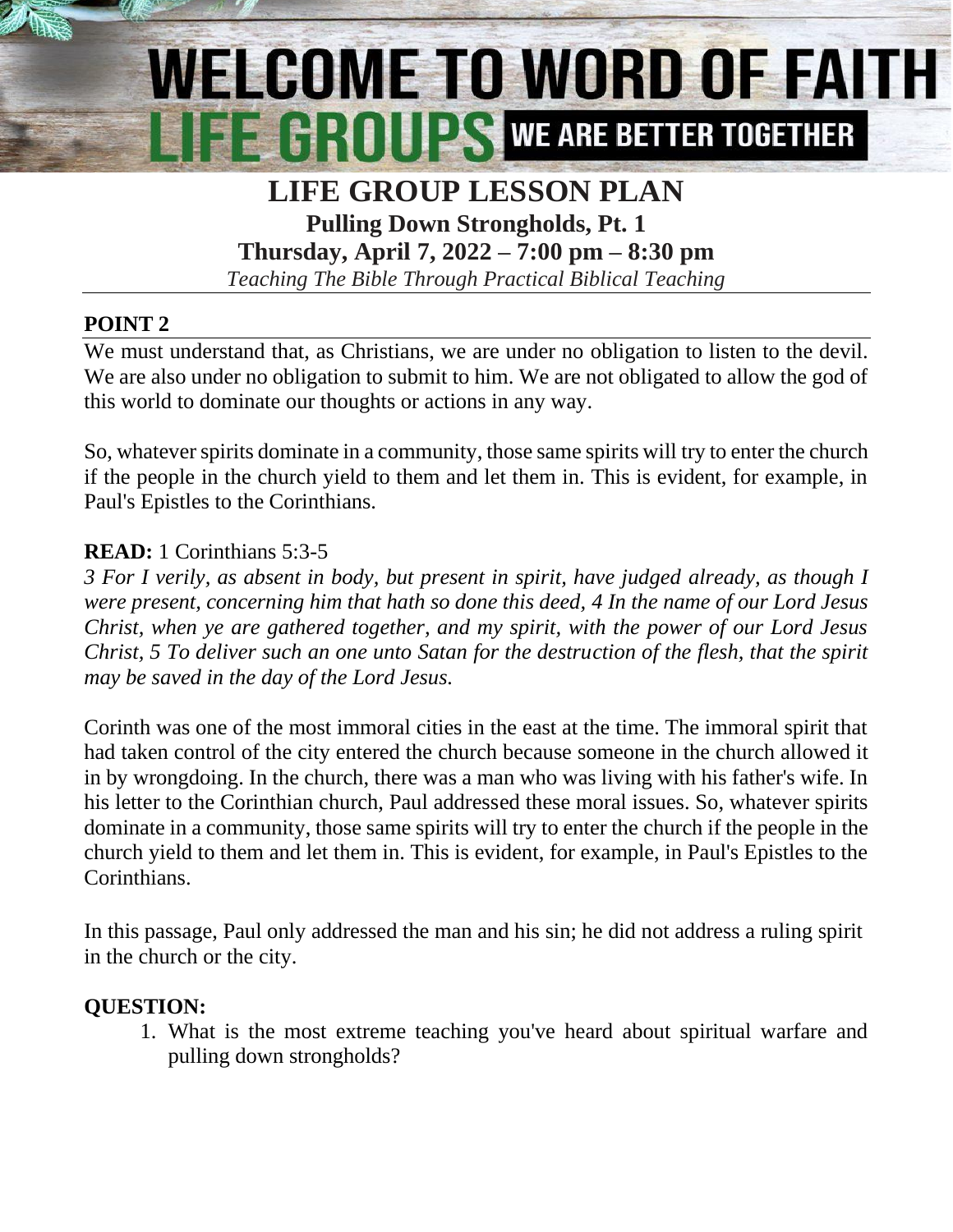# WELCOME TO WORD OF FAITH

## **LIFE GROUP LESSON PLAN Pulling Down Strongholds, Pt. 1**

**Thursday, April 7, 2022 – 7:00 pm – 8:30 pm**

*Teaching The Bible Through Practical Biblical Teaching*

### **POINT 3**

What does the Bible say about tearing down strongholds in particular? What is a stronghold, according to the Bible? To gain a better understanding, read 2 Corinthians 10:4- 5.

#### **READ: 2 Corinthians 10:4-5**

*(For the weapons of our warfare are not carnal, but mighty through God to the pulling down of strong holds;) 5 Casting down imaginations, and every high thing that exalteth itself against the knowledge of God, and bringing into captivity every thought to the obedience of Christ;*

1. Describe a stronghold based on 2 Corinthians 10:4-5 in your own words. Have you ever used or heard someone else use this scripture out of context? Give an example of a mistake you've made or heard in the past!

By taking verse 4 out of the context of the next verse, they begin to make it say something that it really isn't saying.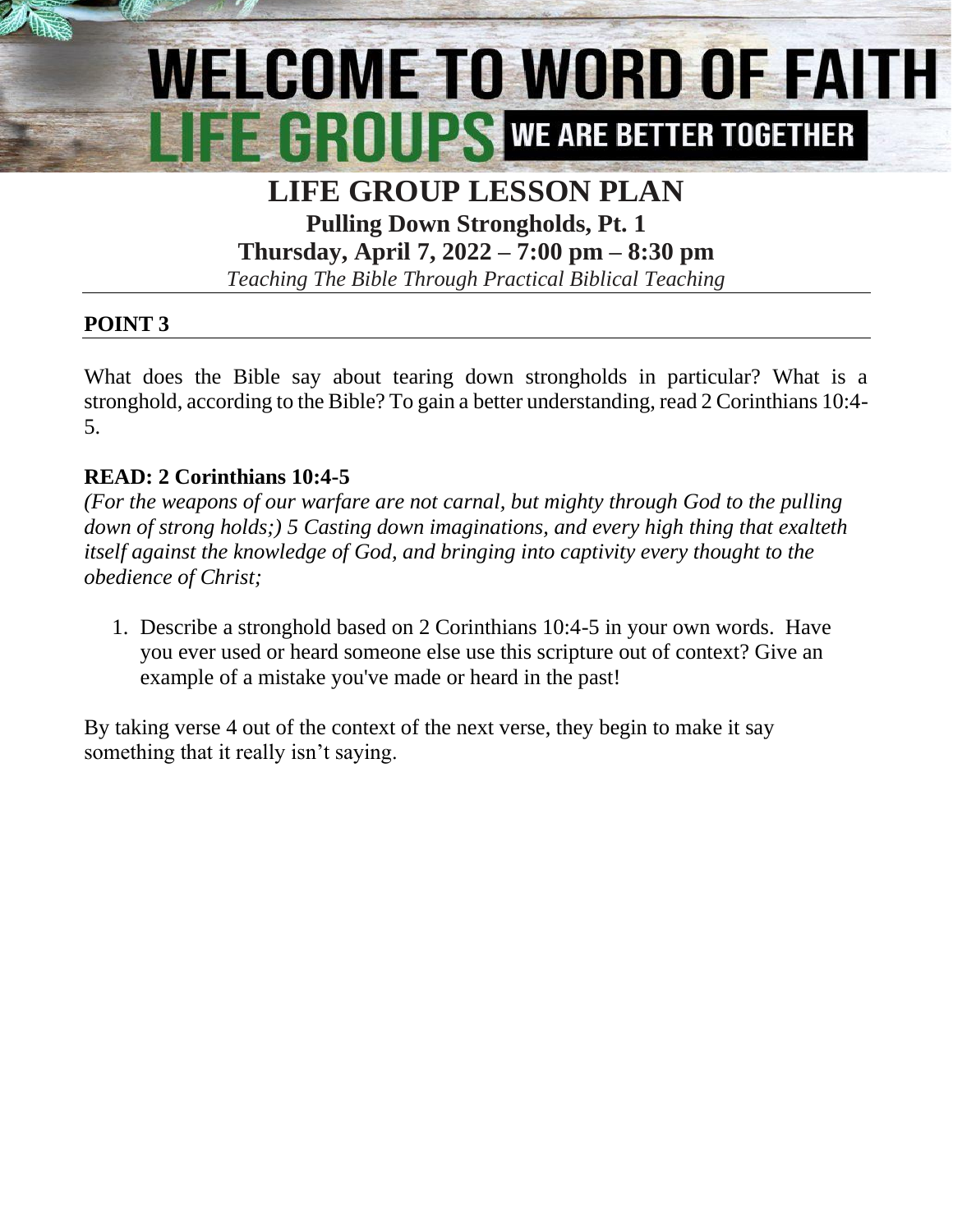# WELCOME TO WORD OF FAITH **FE GROUPS WE ARE BETTER TOGETHER**

### **LIFE GROUP LESSON PLAN Pulling Down Strongholds, Pt. 1**

**Thursday, April 7, 2022 – 7:00 pm – 8:30 pm**

*Teaching The Bible Through Practical Biblical Teaching*

#### **READ: 2 Corinthians 10:5 again:**

*5 Casting down imaginations, and every high thing that exalteth itself against the knowledge of God and bringing into captivity every thought to the obedience of Christ.*

#### **QUESTION:**

1. When you read verse 5, what is Paul's main point or subject? What is he not saying in relation to our subject lesson?

Once again, the biggest battle you will ever fight is in this area of the thought life and the mind. It all starts right there. Fighting the battle of the mind so you can stay in faith is the way to victory in every area of life.

#### **QUESTION:**

1. If the biggest battle is the battle of your mind, what are you doing about this battle? How have you successfully fought this battle? Everyone take an opportunity to share.

In 2 Corinthians 10:4-5, Paul is talking about taking thoughts, imaginations, arguments, theories, reasonings, deceptive fantasies, conceits of men, and barriers of pride and bring them into subjection to the true knowledge of God – the Word of God!

Due to the fact that the mind is the primary target of Satan's attacks, the devil's tactic is to create strongholds in our thinking that exalt themselves above actual knowledge of God. Your mind will tell you certain things and practices that you are doing are okay, but they don't line up with the character of God or the word of God.

#### **QUESTION:**

1. Have you ever found yourself reasoning concerning something you know you're not supposed to be doing? Why are people afraid to bring everything to God in prayer?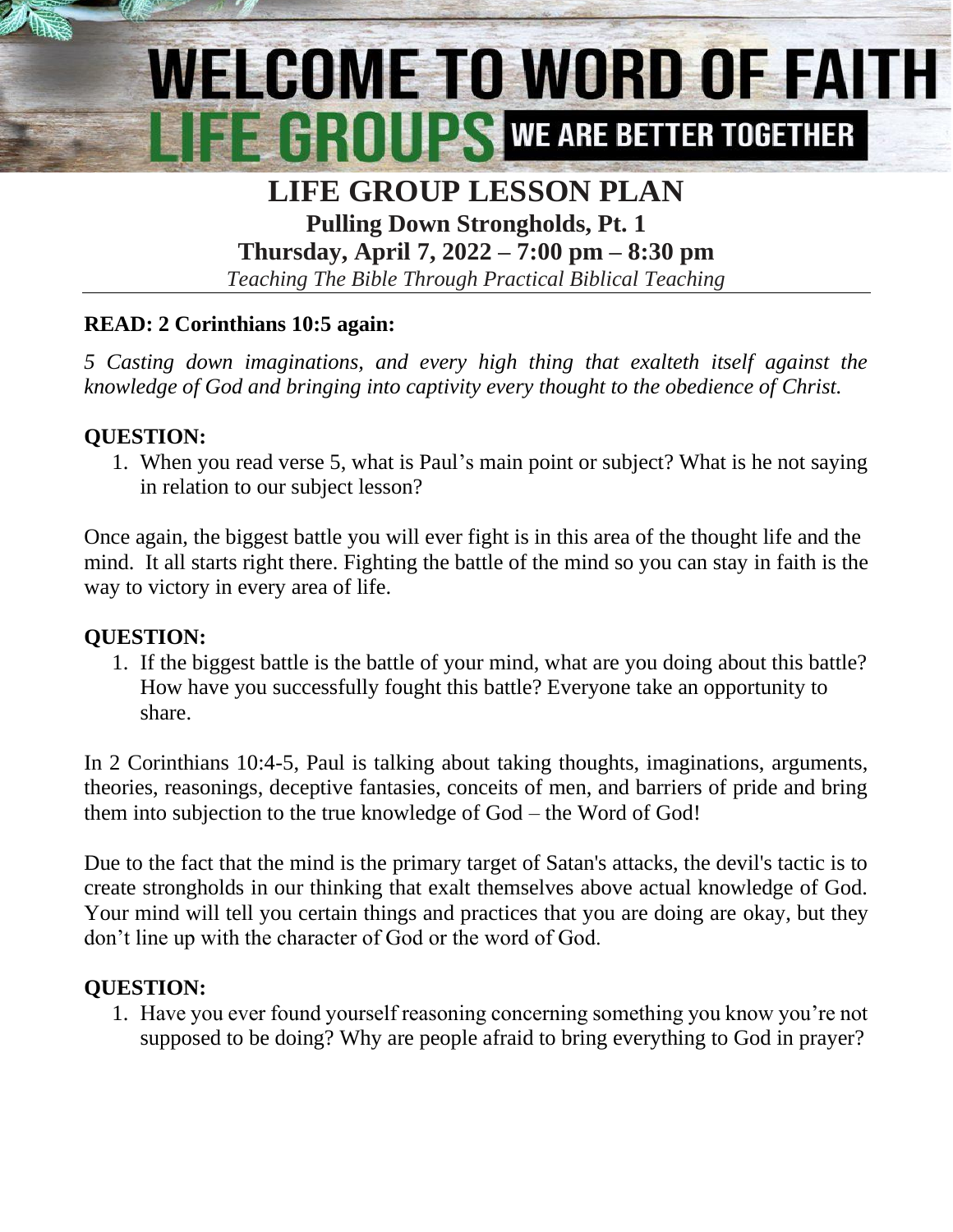# WELCOME TO WORD OF FAITH **EL GROUPS WE ARE BETTER TOGETHER**

### **LIFE GROUP LESSON PLAN Pulling Down Strongholds, Pt. 1**

**Thursday, April 7, 2022 – 7:00 pm – 8:30 pm**

*Teaching The Bible Through Practical Biblical Teaching*

#### **POINT 4**

The Bible teaches that we are to repent from wrong thoughts:

**READ: Romans 8:29** *For whom he did foreknow, he also did predestinate to be conformed to the image of his Son, that he might be the firstborn among many brethren.*

**READ: Philippians 2:5;8** -- *Let this mind be in you, which was also in Christ Jesus:"*

He says, *"Let this mind be in you."* What mind? The same mindset Jesus had! He was sold out to God

**VERSE 8 SAYS:** *And being found in fashion as a man, he humbled himself, and became obedient unto death, even the death of the cross.*

Jesus had a mindset that I'm going to be obedient to God even if I'm facing death. We must conform to the image of Christ in our thinking. That is one of our greatest defenses against Satan.

#### **QUESTION**

1. What wrong thoughts have you had to repent from?

#### **POINT 5**

We can't get into over emphasizing some aspect of spiritual warfare, that's based on a misapplication of scriptures like 2 Corinthians 10:4, 5. Be careful of taking scripture out of context to fit your personal desire which can be unscriptural.

There is spiritual warfare, and militancy in the sense of being aggressive and fervent in the Word and in the Holy Ghost. Militancy meaning fervency is fine, but when people teach others to focus all their spiritual activity on the person of the devil – that is both dangerous and unscriptural.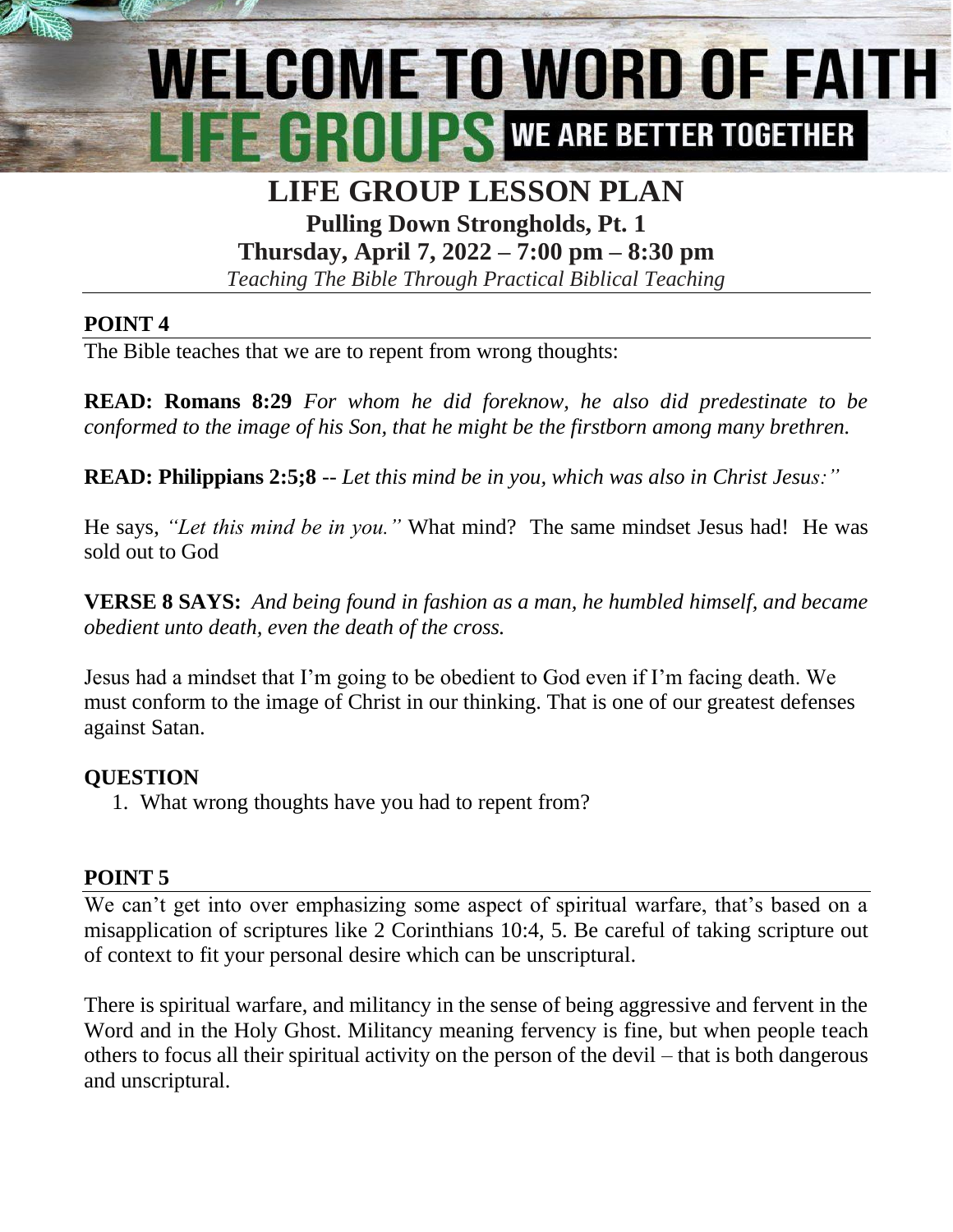# WELCOME TO WORD OF FAITH **EE CROUPS WE ARE BETTER TOGETHER**

# **LIFE GROUP LESSON PLAN Pulling Down Strongholds, Pt. 1**

**Thursday, April 7, 2022 – 7:00 pm – 8:30 pm**

*Teaching The Bible Through Practical Biblical Teaching*

Where this is the most obvious is in the practice of trying to dethrone Satan over cities and communities. Militancy is taken out of the bounds when we get the idea that we have to accomplish something that Jesus has already accomplished for us.

Why would believers want to dethrone Satan or principalities and powers? The truth is in:

Colossians 2:15:

**READ:** Colossians 2:15, *And having spoiled principalities and powers, he made a shew of them openly, triumphing over them in it.*

Jesus has already defeated Satan for us. As the church, we triumph in that victory – the victory Christ has already won for us at the cross. Our job now is to make manifest the savor of that victory through the knowledge of God's word here in Colossians 2:15.

We must meditate on the fact that the devil is already a defeated foe, so I know no weapon formed against me shall prosper. I have the victory!

#### **QUESTION**

1. How do you maintain and savor the victory Jesus already won? Make it personal!

#### **POINT 6**

We don't have to win the battle over Satan. Jesus already won the victory for us. We must simply walk in the light of God's Word concerning that victory, And Jesus' victory over the devil will become manifest in our daily lives.

The fact that Satan and his hosts are still here should not disturb us. They will continue to be here until Adam's lease runs out.

The fact that Satan rules over the lives of others through strongholds of deception doesn't mean we have to re-enter into battle with him as Jesus did.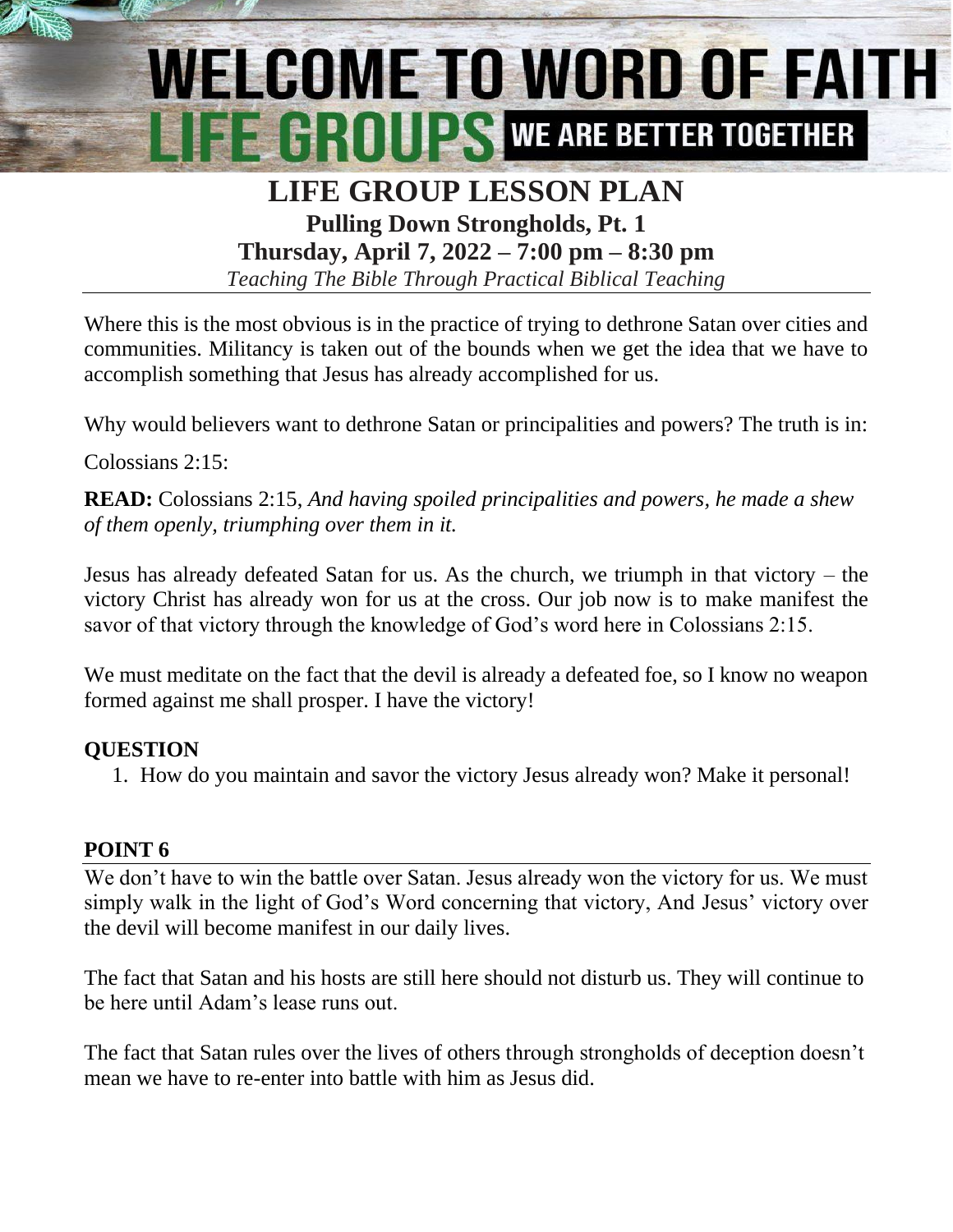# WELCOME TO WORD OF FAITH **EE GROUPS WE ARE BETTER TOGETHER**

# **LIFE GROUP LESSON PLAN Pulling Down Strongholds, Pt. 1**

**Thursday, April 7, 2022 – 7:00 pm – 8:30 pm**

*Teaching The Bible Through Practical Biblical Teaching*

We can use the name of Jesus in prayer to bind and break his hold over people and then we can simply enforce Satan's defeat through the preaching of the word. The light of God's Word will dispel the darkness of Satan's deception in people's lives. The business of trying to do battle with evil spirits in the heavenlies is an effort of the flesh to try to defeat an already defeated foe.

However, in some Christian circles today, dethroning Satan over cities and nations through spiritual warfare and violent intercession is seen as an absolute prerequisite before any revival or effective evangelism can take place. But you can't find this theology in the Bible.

Take time to study the Gospels and the Book of Acts for yourself to see what Jesus and his disciples did to bring revival. One thing you'll notice is that Jesus and his disciples didn't pull down demonic powers ruling over cities or countries. Jesus and his disciples only dealt with demons in connection with individual people.

#### **QUESTION**

1. How did Jesus and the disciples deal with demonic forces? Give examples! How should we deal with them?

# **POINT 7**

The book of Acts emphasizes the teaching of sound doctrine and preaching the gospel to bring people into the kingdom, not fighting devils and bringing down strongholds.

We don't have scripture for pulling down strongholds over cities and nations, but we do have scriptural grounds for binding the operations and strategies of principalities and powers in their attacks against us.

**READ: Matthew 18:18 AMP***: I assure you and most solemnly say to you, whatever you bind [forbid, declare to be improper and unlawful] on earth shall have [already] been*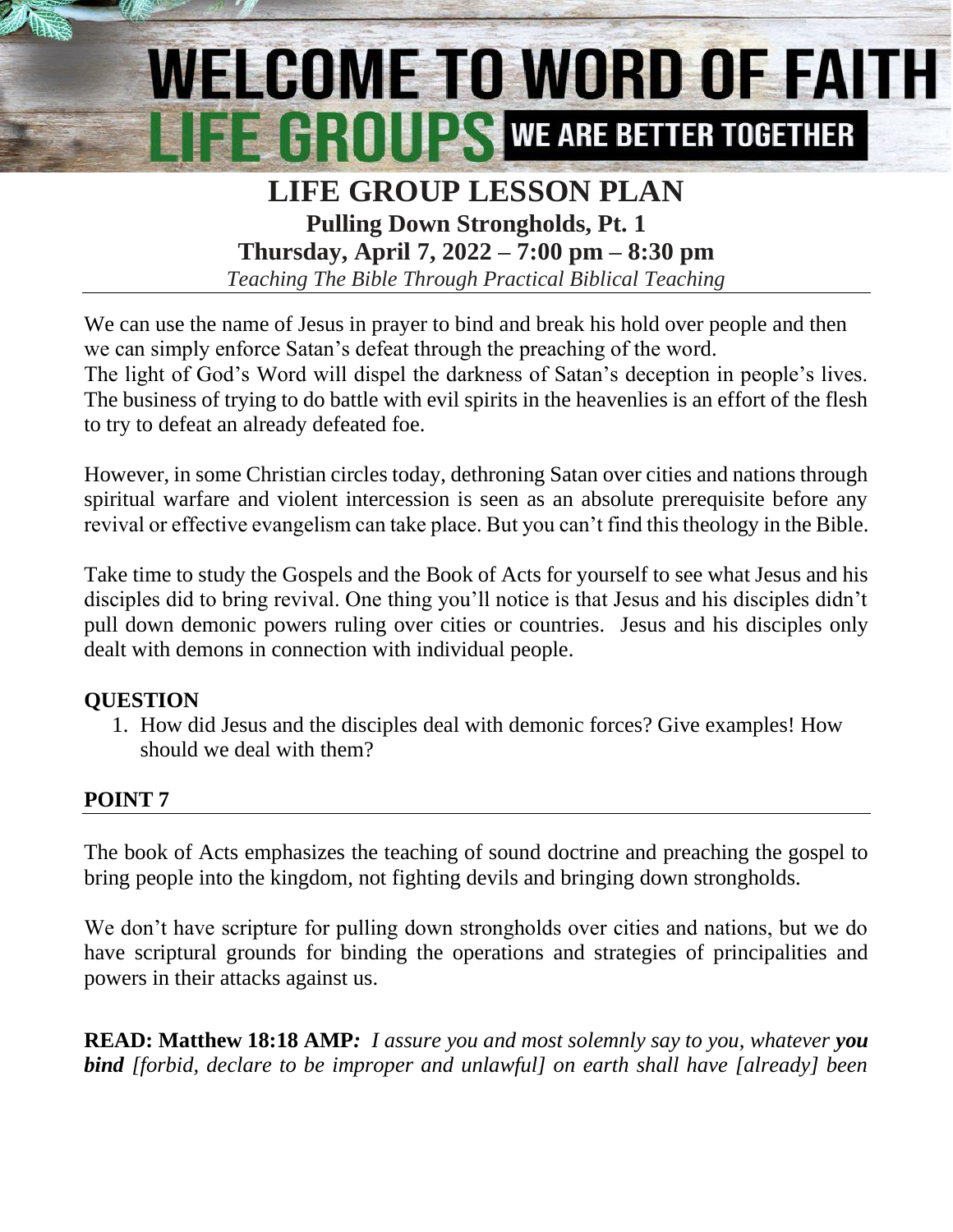# WELCOME TO WORD OF FAITH **EXAMPLE WE ARE BETTER TOGETHER**

### **LIFE GROUP LESSON PLAN Pulling Down Strongholds, Pt. 1**

**Thursday, April 7, 2022 – 7:00 pm – 8:30 pm** *Teaching The Bible Through Practical Biblical Teaching*

*bound in heaven, and whatever you loose [permit, declare lawful] on earth shall have [already] been loosed in heaven.*

If those strategies are illegal, I can bind them – where? On earth. If those strategies and operations are holding people hostage, I can command them to be loosed and declared unlawful.

**READ:** Luke 10:19 AMP:*Listen carefully: I have given you authority [that you now possess] to tread on serpents and scorpions, and [the ability to exercise authority] over all the power of the enemy (Satan); and nothing will [in any way] harm you.*

We have the ability to exercise authority!

**READ:** Philippians 2:9 AMP: *For this reason also [because He obeyed and so completely humbled Himself], God has highly exalted Him and bestowed on Him the name which is above every name, 10 so that at the name of Jesus every knee shall bow [in submission], of those who are in heaven and on earth and under the earth.*

Everything must bow to the Name of Jesus. We have the authority to use that name against the operations and strategies of principalities and powers in their attacks against us.

We do that with the Word of God and the Name of Jesus. We take our stand against the enemy with the Word of God, just as Jesus did in Matthew 4:4-10 when he repeatedly said it is written.

2. Name a time when you had to stand against the enemy and walk in your authority! What Scriptures did you use?

#### **ALTAR CALL - Time of Decision (Everyone Bow Your Heads)**

#### **1) Receive Jesus as your Lord and Savior:**

- a. Some may have never received Jesus.
- b. You may be a good person, give to the poor, and serve in the community.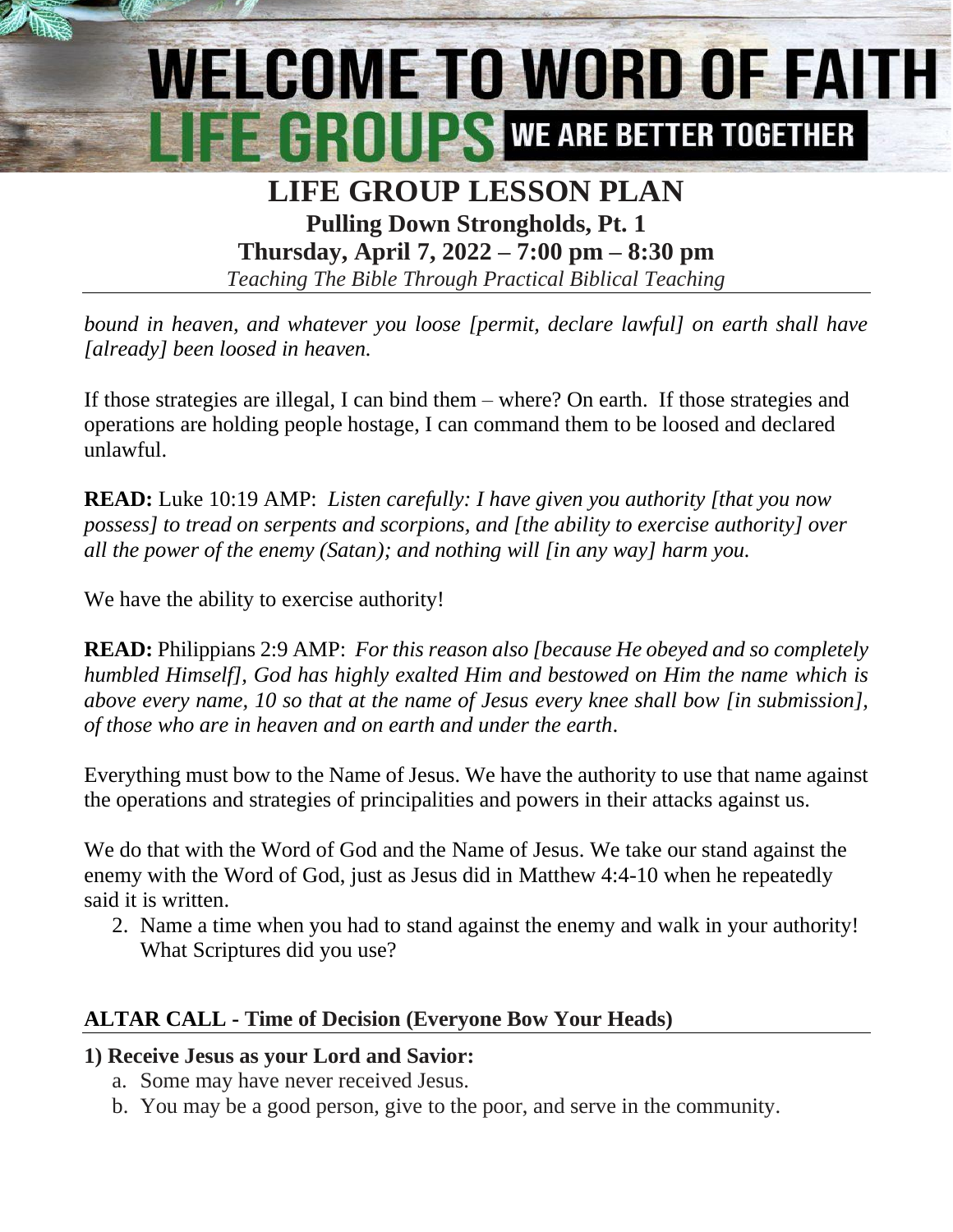# WELCOME TO WORD OF FAITH **EXAMPLE AND REARE BETTER TOGETHER**

# **LIFE GROUP LESSON PLAN Pulling Down Strongholds, Pt. 1**

**Thursday, April 7, 2022 – 7:00 pm – 8:30 pm** *Teaching The Bible Through Practical Biblical Teaching*

c. Has there been a day where you confessed Jesus and Lord? **(Read Romans 10:9) If need to make this decision, raise your hand:**

**Repeat this prayer after me:** *"I believe that Jesus is the son of God. I believe he died for me bearing my sins for me. I believe he rose from the dead and is alive right now. Dear Lord Jesus, come into my life now! Come into my heart now! I believe in my heart, and say with my mouth that Jesus Christ is my personal Lord as Savior. And I am, right now, born again.*

#### **2) Rededicate your life:**

- a. Is your life a mess? Are you struggling right now?
- b. You know something is just off in life?
- **(Read 1 John 1:9)** If you want to be restored with God, raise your hand:

**Now we want to take an opportunity to pray and to repent before God for any area you have sinned:** *"Father, I come before you in the Name of Jesus asking for forgiveness ... (allow the person to personally speak to God about the specific thing they are repenting for). After they are finished, close out the prayer with them, thanking God for forgiveness and restoration."*

# **PRAISE REPORTS - \*2-MINUTES PER PERSON**

# **PRAYER FOCUS / INDIVIDUAL PRAYER REQUEST (10 MINUTES)**

# **Prayer focus:**

1) Your Circle (friends and family) - *Have members complete the form and submit to you by email or in person.*

- 2) Life Group members
- 3) Word of Faith Leadership: